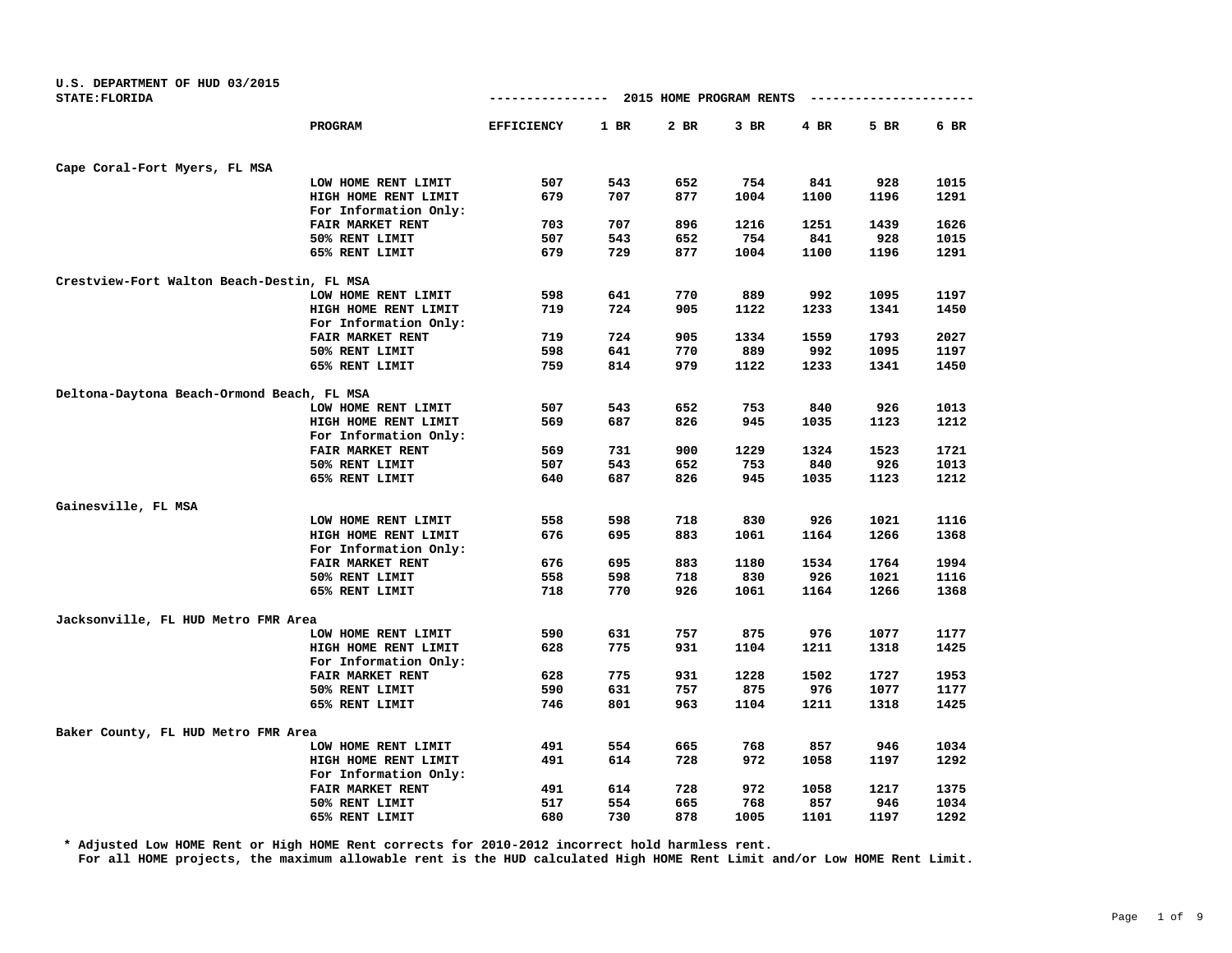| U.S. DEPARTMENT OF HUD 03/2015<br>STATE: FLORIDA  |                       | ----------------  |        | 2015 HOME PROGRAM RENTS |      |      |      |      |
|---------------------------------------------------|-----------------------|-------------------|--------|-------------------------|------|------|------|------|
|                                                   | PROGRAM               | <b>EFFICIENCY</b> | $1$ BR | 2 BR                    | 3 BR | 4 BR | 5 BR | 6 BR |
| Lakeland-Winter Haven, FL MSA                     |                       |                   |        |                         |      |      |      |      |
|                                                   | LOW HOME RENT LIMIT   | 477               | 511    | 613                     | 708  | 791  | 872  | 953  |
|                                                   | HIGH HOME RENT LIMIT  | 601               | 641    | 777                     | 888  | 971  | 1053 | 1135 |
|                                                   | For Information Only: |                   |        |                         |      |      |      |      |
|                                                   | FAIR MARKET RENT      | 637               | 641    | 830                     | 1126 | 1370 | 1576 | 1781 |
|                                                   | 50% RENT LIMIT        | 477               | 511    | 613                     | 708  | 791  | 872  | 953  |
|                                                   | 65% RENT LIMIT        | 601               | 646    | 777                     | 888  | 971  | 1053 | 1135 |
| Fort Lauderdale, FL HUD Metro FMR Area            |                       |                   |        |                         |      |      |      |      |
|                                                   | LOW HOME RENT LIMIT   | 627               | 671    | 806                     | 931  | 1038 | 1146 | 1253 |
|                                                   | HIGH HOME RENT LIMIT  | 764               | 871    | 1047                    | 1201 | 1320 | 1438 | 1557 |
|                                                   | For Information Only: |                   |        |                         |      |      |      |      |
|                                                   | FAIR MARKET RENT      | 764               | 994    | 1263                    | 1801 | 2237 | 2573 | 2908 |
|                                                   | 50% RENT LIMIT        | 627               | 671    | 806                     | 931  | 1038 | 1146 | 1253 |
|                                                   | 65% RENT LIMIT        | 811               | 871    | 1047                    | 1201 | 1320 | 1438 | 1557 |
| Miami-Miami Beach-Kendall, FL HUD Metro FMR Area  |                       |                   |        |                         |      |      |      |      |
|                                                   | LOW HOME RENT LIMIT   | 595               | 637    | 765                     | 884  | 986  | 1088 | 1190 |
|                                                   | HIGH HOME RENT LIMIT  | 745               | 858    | 1032                    | 1183 | 1300 | 1416 | 1532 |
|                                                   | For Information Only: |                   |        |                         |      |      |      |      |
|                                                   | FAIR MARKET RENT      | 745               | 907    | 1162                    | 1594 | 1863 | 2142 | 2422 |
|                                                   | 50% RENT LIMIT        | 595               | 637    | 765                     | 884  | 986  | 1088 | 1190 |
|                                                   | 65% RENT LIMIT        | 800               | 858    | 1032                    | 1183 | 1300 | 1416 | 1532 |
| West Palm Beach-Boca Raton, FL HUD Metro FMR Area |                       |                   |        |                         |      |      |      |      |
|                                                   | LOW HOME RENT LIMIT   | 633               | 678    | 813                     | 940  | 1048 | 1157 | 1265 |
|                                                   | HIGH HOME RENT LIMIT  | 752               | 861    | 1036                    | 1189 | 1306 | 1422 | 1539 |
|                                                   | For Information Only: |                   |        |                         |      |      |      |      |
|                                                   | FAIR MARKET RENT      | 752               | 965    | 1206                    | 1628 | 1945 | 2237 | 2529 |
|                                                   | 50% RENT LIMIT        | 633               | 678    | 813                     | 940  | 1048 | 1157 | 1265 |
|                                                   | 65% RENT LIMIT        | 803               | 861    | 1036                    | 1189 | 1306 | 1422 | 1539 |
| Naples-Marco Island, FL MSA                       |                       |                   |        |                         |      |      |      |      |
|                                                   | LOW HOME RENT LIMIT   | 637               | 683    | 820                     | 946  | 1056 | 1165 | 1274 |
|                                                   | HIGH HOME RENT LIMIT  | 691               | 795    | 990                     | 1196 | 1315 | 1432 | 1550 |
|                                                   | For Information Only: |                   |        |                         |      |      |      |      |
|                                                   | FAIR MARKET RENT      | 691               | 795    | 990                     | 1293 | 1592 | 1831 | 2070 |
|                                                   | 50% RENT LIMIT        | 637               | 683    | 820                     | 946  | 1056 | 1165 | 1274 |
|                                                   | 65% RENT LIMIT        | 809               | 868    | 1043                    | 1196 | 1315 | 1432 | 1550 |
| North Port-Bradenton-Sarasota, FL MSA             |                       |                   |        |                         |      |      |      |      |
|                                                   | LOW HOME RENT LIMIT   | 540               | 578    | 693                     | 801  | 893  | 986  | 1078 |
|                                                   | HIGH HOME RENT LIMIT  | 681*              | 731    | 879                     | 1008 | 1105 | 1201 | 1296 |
|                                                   | For Information Only: |                   |        |                         |      |      |      |      |
|                                                   | FAIR MARKET RENT      | 675               | 750    | 960                     | 1286 | 1511 | 1738 | 1964 |
|                                                   | 50% RENT LIMIT        | 540               | 578    | 693                     | 801  | 893  | 986  | 1078 |
|                                                   | 65% RENT LIMIT        | 681               | 731    | 879                     | 1008 | 1105 | 1201 | 1296 |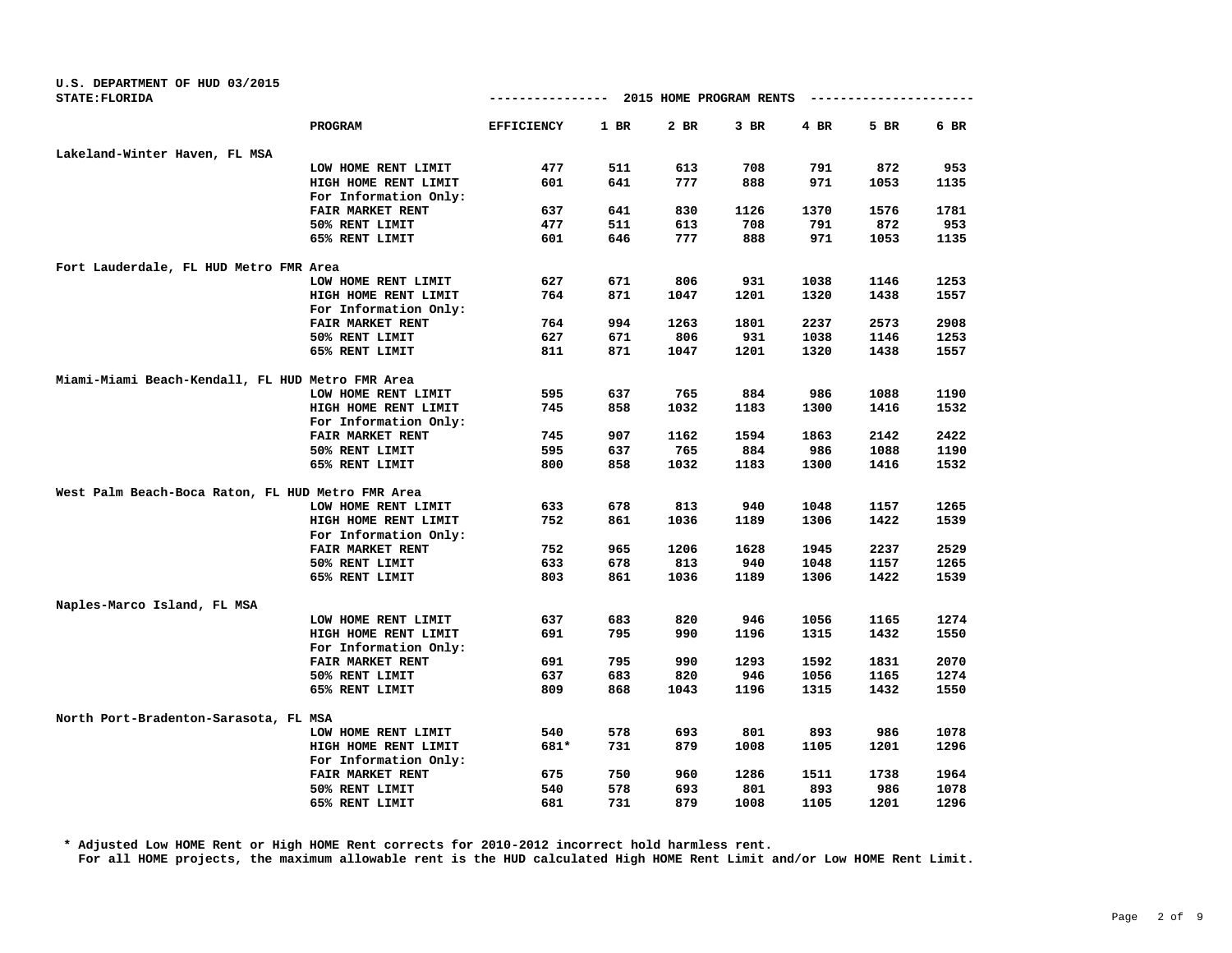| U.S. DEPARTMENT OF HUD 03/2015                   |                         |                   |        |                         |        |      |      |        |
|--------------------------------------------------|-------------------------|-------------------|--------|-------------------------|--------|------|------|--------|
| <b>STATE: FLORIDA</b>                            |                         | -------------     |        | 2015 HOME PROGRAM RENTS |        |      |      |        |
|                                                  | <b>PROGRAM</b>          | <b>EFFICIENCY</b> | $1$ BR | 2 BR                    | $3$ BR | 4 BR | 5 BR | $6$ BR |
| Ocala, FL MSA                                    |                         |                   |        |                         |        |      |      |        |
|                                                  | LOW HOME RENT LIMIT     | 442               | 473    | 568                     | 656    | 732  | 808  | 883    |
|                                                  | HIGH HOME RENT LIMIT    | 504               | 596    | 718                     | 820    | 896  | 970  | 1044   |
|                                                  | For Information Only:   |                   |        |                         |        |      |      |        |
|                                                  | FAIR MARKET RENT        | 504               | 625    | 783                     | 1055   | 1059 | 1218 | 1377   |
|                                                  | 50% RENT LIMIT          | 442               | 473    | 568                     | 656    | 732  | 808  | 883    |
|                                                  | 65% RENT LIMIT          | 555               | 596    | 718                     | 820    | 896  | 970  | 1044   |
| Orlando-Kissimmee-Sanford, FL MSA                |                         |                   |        |                         |        |      |      |        |
|                                                  | LOW HOME RENT LIMIT     | 512               | 548    | 658                     | 760    | 848  | 936  | 1023   |
|                                                  | HIGH HOME RENT LIMIT    | 671               | 721    | 867                     | 992    | 1088 | 1181 | 1275   |
|                                                  | For Information Only:   |                   |        |                         |        |      |      |        |
|                                                  | FAIR MARKET RENT        | 707               | 836    | 997                     | 1330   | 1608 | 1849 | 2090   |
|                                                  | 50% RENT LIMIT          | 512               | 548    | 658                     | 760    | 848  | 936  | 1023   |
|                                                  | 65% RENT LIMIT          | 671               | 721    | 867                     | 992    | 1088 | 1181 | 1275   |
| Palm Bay-Melbourne-Titusville, FL MSA            |                         |                   |        |                         |        |      |      |        |
|                                                  | LOW HOME RENT LIMIT     | 542               | 581    | 697                     | 805    | 898  | 991  | 1083   |
|                                                  | HIGH HOME RENT LIMIT    | 542               | 709    | 878                     | 1052   | 1154 | 1255 | 1355   |
|                                                  | For Information Only:   |                   |        |                         |        |      |      |        |
|                                                  | <b>FAIR MARKET RENT</b> | 542               | 709    | 878                     | 1216   | 1446 | 1663 | 1880   |
|                                                  | 50% RENT LIMIT          | 542               | 581    | 697                     | 805    | 898  | 991  | 1083   |
|                                                  | 65% RENT LIMIT          | 711               | 763    | 918                     | 1052   | 1154 | 1255 | 1355   |
| Palm Coast, FL MSA                               |                         |                   |        |                         |        |      |      |        |
|                                                  | LOW HOME RENT LIMIT     | 528               | 566    | 678                     | 784    | 875  | 965  | 1055   |
|                                                  | HIGH HOME RENT LIMIT    | 640               | 716    | 861                     | 985    | 1080 | 1173 | 1266   |
|                                                  | For Information Only:   |                   |        |                         |        |      |      |        |
|                                                  | <b>FAIR MARKET RENT</b> | 640               | 717    | 935                     | 1217   | 1336 | 1536 | 1737   |
|                                                  | 50% RENT LIMIT          | 528               | 566    | 678                     | 784    | 875  | 965  | 1055   |
|                                                  | 65% RENT LIMIT          | 666               | 716    | 861                     | 985    | 1080 | 1173 | 1266   |
| Panama City-Lynn Haven-Panama City Beach, FL MSA |                         |                   |        |                         |        |      |      |        |
|                                                  | LOW HOME RENT LIMIT     | 521               | 558    | 670                     | 773    | 863  | 952  | 1041   |
|                                                  | HIGH HOME RENT LIMIT    | 698               | 747    | 886                     | 1032   | 1133 | 1231 | 1329   |
|                                                  | For Information Only:   |                   |        |                         |        |      |      |        |
|                                                  | FAIR MARKET RENT        | 703               | 747    | 886                     | 1206   | 1524 | 1753 | 1981   |
|                                                  | 50% RENT LIMIT          | 521               | 558    | 670                     | 773    | 863  | 952  | 1041   |
|                                                  | 65% RENT LIMIT          | 698               | 749    | 901                     | 1032   | 1133 | 1231 | 1329   |
| Pensacola-Ferry Pass-Brent, FL MSA               |                         |                   |        |                         |        |      |      |        |
|                                                  | LOW HOME RENT LIMIT     | 541               | 580    | 696                     | 803    | 896  | 989  | 1081   |
|                                                  | HIGH HOME RENT LIMIT    | 613               | 698    | 828                     | 1012   | 1109 | 1205 | 1301   |
|                                                  | For Information Only:   |                   |        |                         |        |      |      |        |
|                                                  | FAIR MARKET RENT        | 613               | 698    | 828                     | 1116   | 1448 | 1665 | 1882   |
|                                                  | 50% RENT LIMIT          | 541               | 580    | 696                     | 803    | 896  | 989  | 1081   |
|                                                  | 65% RENT LIMIT          | 684               | 734    | 883                     | 1012   | 1109 | 1205 | 1301   |
|                                                  |                         |                   |        |                         |        |      |      |        |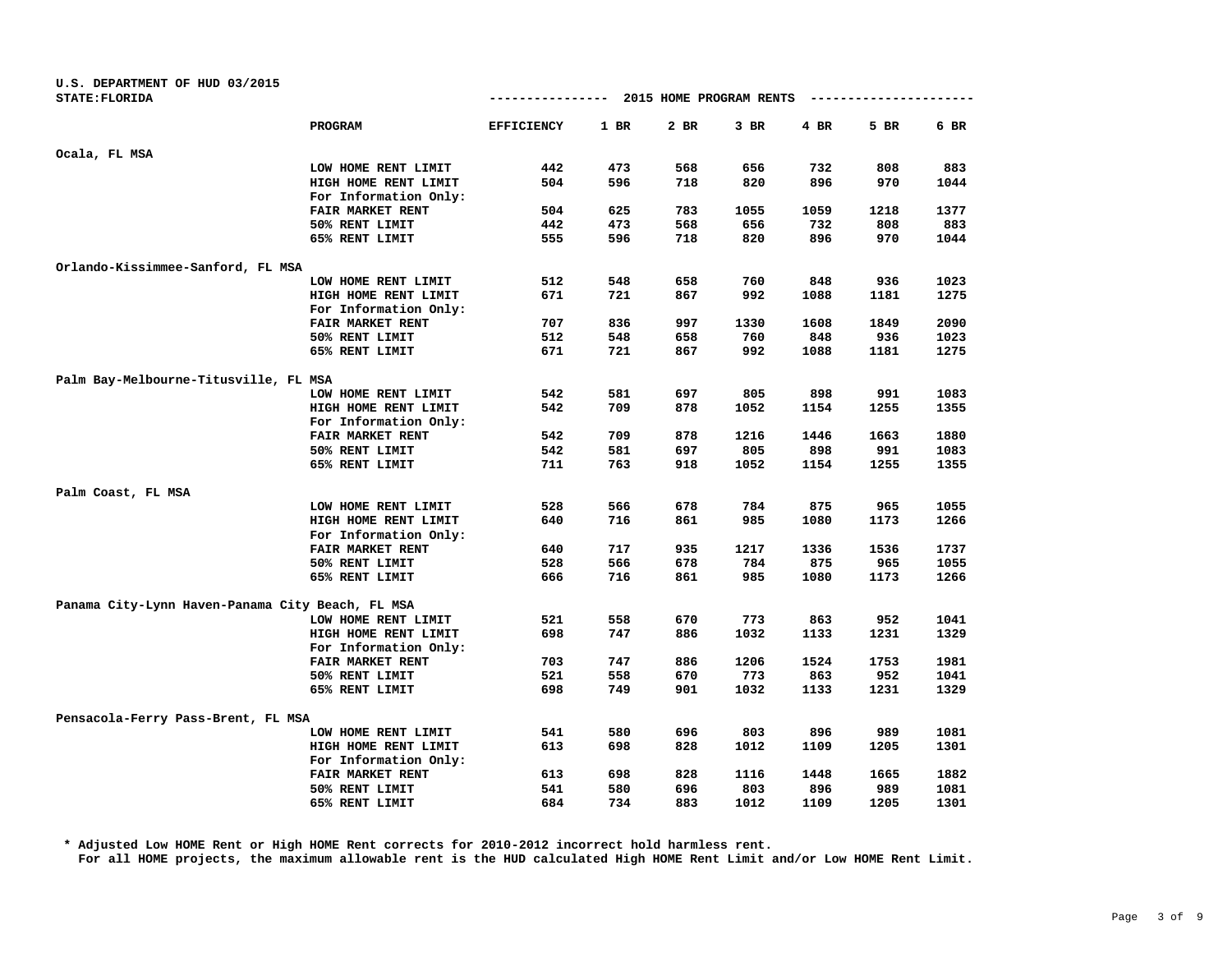| U.S. DEPARTMENT OF HUD 03/2015          |                         |                   |      |      |                                       |      |      |      |
|-----------------------------------------|-------------------------|-------------------|------|------|---------------------------------------|------|------|------|
| <b>STATE: FLORIDA</b>                   |                         |                   |      |      | ------------- 2015 HOME PROGRAM RENTS |      |      |      |
|                                         | <b>PROGRAM</b>          | <b>EFFICIENCY</b> | 1 BR | 2 BR | $3$ BR                                | 4 BR | 5 BR | 6 BR |
| Port St. Lucie, FL MSA                  |                         |                   |      |      |                                       |      |      |      |
|                                         | LOW HOME RENT LIMIT     | 498               | 534  | 641  | 741                                   | 827  | 912  | 997  |
|                                         | HIGH HOME RENT LIMIT    | 666               | 716  | 861  | 985                                   | 1080 | 1173 | 1266 |
|                                         | For Information Only:   |                   |      |      |                                       |      |      |      |
|                                         | FAIR MARKET RENT        | 684               | 758  | 939  | 1291                                  | 1522 | 1750 | 1979 |
|                                         | 50% RENT LIMIT          | 498               | 534  | 641  | 741                                   | 827  | 912  | 997  |
|                                         | 65% RENT LIMIT          | 666               | 716  | 861  | 985                                   | 1080 | 1173 | 1266 |
| Punta Gorda, FL MSA                     |                         |                   |      |      |                                       |      |      |      |
|                                         | LOW HOME RENT LIMIT     | 508               | 548  | 657  | 759                                   | 847  | 935  | 1022 |
|                                         | HIGH HOME RENT LIMIT    | 508               | 669  | 842  | 964                                   | 1055 | 1146 | 1236 |
|                                         | For Information Only:   |                   |      |      |                                       |      |      |      |
|                                         | FAIR MARKET RENT        | 508               | 669  | 854  | 1213                                  | 1217 | 1400 | 1582 |
|                                         | 50% RENT LIMIT          | 511               | 548  | 657  | 759                                   | 847  | 935  | 1022 |
|                                         | 65% RENT LIMIT          | 651               | 699  | 842  | 964                                   | 1055 | 1146 | 1236 |
|                                         |                         |                   |      |      |                                       |      |      |      |
| Sebastian-Vero Beach, FL MSA            | LOW HOME RENT LIMIT     | 507               | 543  | 652  | 753                                   | 840  | 926  | 1013 |
|                                         | HIGH HOME RENT LIMIT    | $565*$            | 669* | 821  | 945                                   | 1035 | 1123 | 1212 |
|                                         | For Information Only:   |                   |      |      |                                       |      |      |      |
|                                         | <b>FAIR MARKET RENT</b> | 532               | 659  | 821  | 1104                                  | 1109 | 1275 | 1442 |
|                                         | 50% RENT LIMIT          | 507               | 543  | 652  | 753                                   | 840  | 926  | 1013 |
|                                         | 65% RENT LIMIT          | 640               | 687  | 826  | 945                                   | 1035 | 1123 | 1212 |
| Tallahassee, FL HUD Metro FMR Area      |                         |                   |      |      |                                       |      |      |      |
|                                         | LOW HOME RENT LIMIT     | 570               | 610  | 732  | 846                                   | 945  | 1042 | 1139 |
|                                         | HIGH HOME RENT LIMIT    | 705               | 749  | 905  | 1113                                  | 1223 | 1330 | 1438 |
|                                         | For Information Only:   |                   |      |      |                                       |      |      |      |
|                                         | FAIR MARKET RENT        | 705               | 749  | 905  | 1160                                  | 1578 | 1815 | 2051 |
|                                         | 50% RENT LIMIT          | 570               | 610  | 732  | 846                                   | 945  | 1042 | 1139 |
|                                         | 65% RENT LIMIT          | 753               | 808  | 971  | 1113                                  | 1223 | 1330 | 1438 |
| Wakulla County, FL HUD Metro FMR Area   |                         |                   |      |      |                                       |      |      |      |
|                                         | LOW HOME RENT LIMIT     | 580               | 584  | 752  | 868                                   | 968  | 1069 | 1169 |
|                                         | HIGH HOME RENT LIMIT    | 580               | 584  | 790  | 1065                                  | 1276 | 1389 | 1502 |
|                                         | For Information Only:   |                   |      |      |                                       |      |      |      |
|                                         | FAIR MARKET RENT        | 580               | 584  | 790  | 1065                                  | 1399 | 1609 | 1819 |
|                                         | 50% RENT LIMIT          | 585               | 626  | 752  | 868                                   | 968  | 1069 | 1169 |
|                                         | 65% RENT LIMIT          | 785               | 843  | 1013 | 1161                                  | 1276 | 1389 | 1502 |
|                                         |                         |                   |      |      |                                       |      |      |      |
| Tampa-St. Petersburg-Clearwater, FL MSA |                         |                   |      |      |                                       |      |      |      |
|                                         | LOW HOME RENT LIMIT     | 516               | 553  | 663  | 767                                   | 856  | 944  | 1032 |
|                                         | HIGH HOME RENT LIMIT    | 610               | 721  | 867  | 994                                   | 1089 | 1182 | 1277 |
|                                         | For Information Only:   |                   |      |      |                                       |      |      |      |
|                                         | FAIR MARKET RENT        | 610               | 765  | 959  | 1280                                  | 1533 | 1763 | 1993 |
|                                         | 50% RENT LIMIT          | 516               | 553  | 663  | 767                                   | 856  | 944  | 1032 |
|                                         | 65% RENT LIMIT          | 671               | 721  | 867  | 994                                   | 1089 | 1182 | 1277 |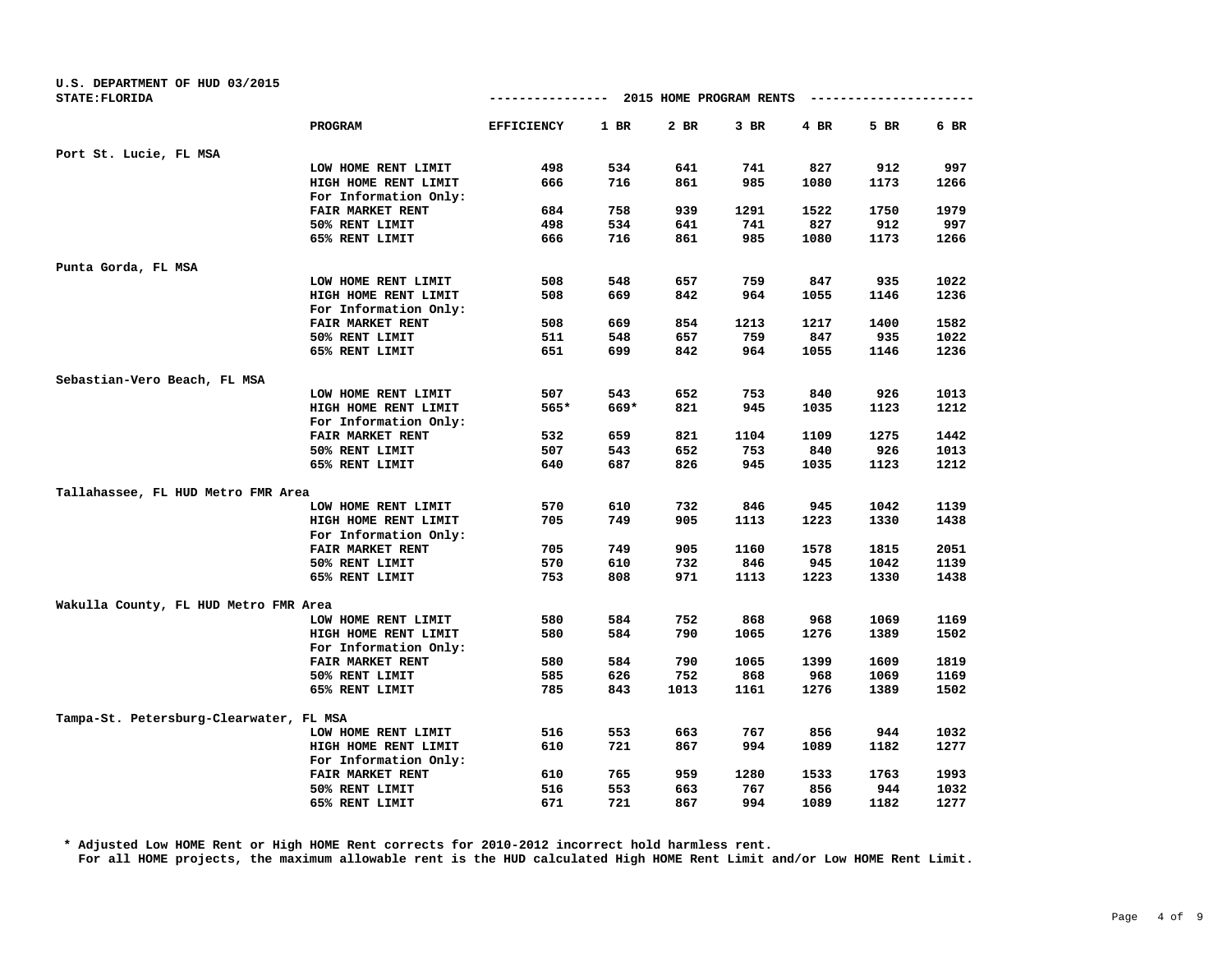| U.S. DEPARTMENT OF HUD 03/2015 |                       |                   |        |                         |      |      |      |      |
|--------------------------------|-----------------------|-------------------|--------|-------------------------|------|------|------|------|
| STATE: FLORIDA                 |                       | -------------     |        | 2015 HOME PROGRAM RENTS |      |      |      |      |
|                                | PROGRAM               | <b>EFFICIENCY</b> | $1$ BR | 2 BR                    | 3 BR | 4 BR | 5 BR | 6 BR |
| Bradford County, FL            |                       |                   |        |                         |      |      |      |      |
|                                | LOW HOME RENT LIMIT   | 455               | 487    | 585                     | 675  | 753  | 831  | 908  |
|                                | HIGH HOME RENT LIMIT  | 519               | 542    | 643                     | 896  | 951  | 1062 | 1145 |
|                                | For Information Only: |                   |        |                         |      |      |      |      |
|                                | FAIR MARKET RENT      | 519               | 542    | 643                     | 948  | 951  | 1094 | 1236 |
|                                | 50% RENT LIMIT        | 455               | 487    | 585                     | 675  | 753  | 831  | 908  |
|                                | 65% RENT LIMIT        | 606               | 651    | 783                     | 896  | 980  | 1062 | 1145 |
| Calhoun County, FL             |                       |                   |        |                         |      |      |      |      |
|                                | LOW HOME RENT LIMIT   | 420               | 450    | 540                     | 624  | 696  | 768  | 840  |
|                                | HIGH HOME RENT LIMIT  | 519               | 533    | 643                     | 799  | 871  | 942  | 1014 |
|                                | For Information Only: |                   |        |                         |      |      |      |      |
|                                | FAIR MARKET RENT      | 519               | 533    | 643                     | 801  | 905  | 1041 | 1177 |
|                                | 50% RENT LIMIT        | 420               | 450    | 540                     | 624  | 696  | 768  | 840  |
|                                | 65% RENT LIMIT        | 540               | 580    | 698                     | 799  | 871  | 942  | 1014 |
| Citrus County, FL              |                       |                   |        |                         |      |      |      |      |
|                                | LOW HOME RENT LIMIT   | 423               | 454    | 545                     | 629  | 702  | 775  | 847  |
|                                | HIGH HOME RENT LIMIT  | 540               | 580    | 698                     | 799  | 871  | 942  | 1014 |
|                                | For Information Only: |                   |        |                         |      |      |      |      |
|                                | FAIR MARKET RENT      | 600               | 604    | 770                     | 1020 | 1270 | 1461 | 1651 |
|                                | 50% RENT LIMIT        | 423               | 454    | 545                     | 629  | 702  | 775  | 847  |
|                                | 65% RENT LIMIT        | 540               | 580    | 698                     | 799  | 871  | 942  | 1014 |
| Columbia County, FL            |                       |                   |        |                         |      |      |      |      |
|                                | LOW HOME RENT LIMIT   | 431               | 461    | 553                     | 640  | 713  | 788  | 861  |
|                                | HIGH HOME RENT LIMIT  | 480               | 580    | 698                     | 799  | 871  | 942  | 1014 |
|                                | For Information Only: |                   |        |                         |      |      |      |      |
|                                | FAIR MARKET RENT      | 480               | 620    | 747                     | 1101 | 1323 | 1521 | 1720 |
|                                | 50% RENT LIMIT        | 431               | 461    | 553                     | 640  | 713  | 788  | 861  |
|                                | 65% RENT LIMIT        | 540               | 580    | 698                     | 799  | 871  | 942  | 1014 |
| DeSoto County, FL              |                       |                   |        |                         |      |      |      |      |
|                                | LOW HOME RENT LIMIT   | 420               | 450    | 540                     | 624  | 696  | 768  | 840  |
|                                | HIGH HOME RENT LIMIT  | 532               | 555    | 658                     | 799  | 871  | 942  | 1014 |
|                                | For Information Only: |                   |        |                         |      |      |      |      |
|                                | FAIR MARKET RENT      | 532               | 555    | 658                     | 898  | 901  | 1036 | 1171 |
|                                | 50% RENT LIMIT        | 420               | 450    | 540                     | 624  | 696  | 768  | 840  |
|                                | 65% RENT LIMIT        | 540               | 580    | 698                     | 799  | 871  | 942  | 1014 |
| Dixie County, FL               |                       |                   |        |                         |      |      |      |      |
|                                | LOW HOME RENT LIMIT   | 436               | 467    | 561                     | 647  | 722  | 797  | 871  |
|                                | HIGH HOME RENT LIMIT  | 519               | 542    | 643                     | 857  | 936  | 1015 | 1093 |
|                                | For Information Only: |                   |        |                         |      |      |      |      |
|                                | FAIR MARKET RENT      | 519               | 542    | 643                     | 939  | 942  | 1083 | 1225 |
|                                | 50% RENT LIMIT        | 436               | 467    | 561                     | 647  | 722  | 797  | 871  |
|                                | 65% RENT LIMIT        | 580               | 623    | 749                     | 857  | 936  | 1015 | 1093 |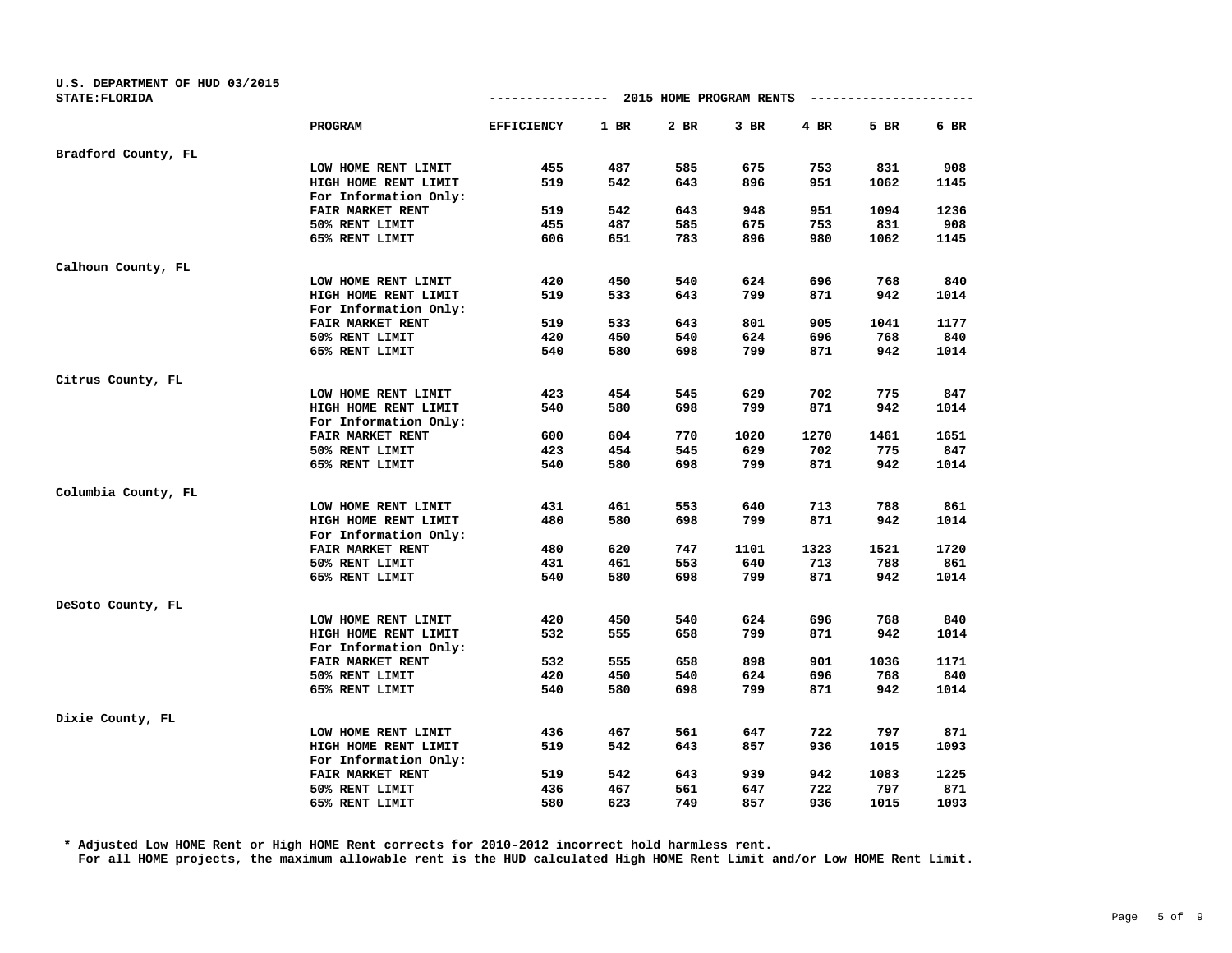| U.S. DEPARTMENT OF HUD 03/2015 |                         |                   |        |                         |        |      |      |      |
|--------------------------------|-------------------------|-------------------|--------|-------------------------|--------|------|------|------|
| STATE: FLORIDA                 |                         | -------------     |        | 2015 HOME PROGRAM RENTS |        |      |      |      |
|                                | PROGRAM                 | <b>EFFICIENCY</b> | $1$ BR | 2 BR                    | $3$ BR | 4 BR | 5 BR | 6 BR |
| Franklin County, FL            |                         |                   |        |                         |        |      |      |      |
|                                | LOW HOME RENT LIMIT     | 450               | 482    | 578                     | 668    | 746  | 823  | 899  |
|                                | HIGH HOME RENT LIMIT    | 576               | 601    | 713                     | 885    | 969  | 1050 | 1131 |
|                                | For Information Only:   |                   |        |                         |        |      |      |      |
|                                | FAIR MARKET RENT        | 576               | 601    | 713                     | 1051   | 1054 | 1212 | 1370 |
|                                | 50% RENT LIMIT          | 450               | 482    | 578                     | 668    | 746  | 823  | 899  |
|                                | 65% RENT LIMIT          | 599               | 643    | 774                     | 885    | 969  | 1050 | 1131 |
| Glades County, FL              |                         |                   |        |                         |        |      |      |      |
|                                | LOW HOME RENT LIMIT     | 425               | 455    | 546                     | 630    | 703  | 776  | 848  |
|                                | HIGH HOME RENT LIMIT    | 540               | 580    | 698                     | 799    | 871  | 942  | 1014 |
|                                | For Information Only:   |                   |        |                         |        |      |      |      |
|                                | <b>FAIR MARKET RENT</b> | 623               | 627    | 812                     | 1054   | 1143 | 1314 | 1486 |
|                                | 50% RENT LIMIT          | 425               | 455    | 546                     | 630    | 703  | 776  | 848  |
|                                | 65% RENT LIMIT          | 540               | 580    | 698                     | 799    | 871  | 942  | 1014 |
| Gulf County, FL                |                         |                   |        |                         |        |      |      |      |
|                                | LOW HOME RENT LIMIT     | 451               | 483    | 580                     | 670    | 747  | 824  | 901  |
|                                | HIGH HOME RENT LIMIT    | 566               | 592    | 702                     | 837    | 915  | 991  | 1067 |
|                                | For Information Only:   |                   |        |                         |        |      |      |      |
|                                | FAIR MARKET RENT        | 567               | 592    | 702                     | 1034   | 1038 | 1194 | 1349 |
|                                | 50% RENT LIMIT          | 451               | 483    | 580                     | 670    | 747  | 824  | 901  |
|                                | 65% RENT LIMIT          | 566               | 608    | 732                     | 837    | 915  | 991  | 1067 |
| Hamilton County, FL            |                         |                   |        |                         |        |      |      |      |
|                                | LOW HOME RENT LIMIT     | 446               | 478    | 573                     | 663    | 740  | 816  | 892  |
|                                | HIGH HOME RENT LIMIT    | 519               | 533    | 643                     | 801    | 915  | 991  | 1067 |
|                                | For Information Only:   |                   |        |                         |        |      |      |      |
|                                | FAIR MARKET RENT        | 519               | 533    | 643                     | 801    | 940  | 1081 | 1222 |
|                                | 50% RENT LIMIT          | 446               | 478    | 573                     | 663    | 740  | 816  | 892  |
|                                | 65% RENT LIMIT          | 566               | 608    | 732                     | 837    | 915  | 991  | 1067 |
| Hardee County, FL              |                         |                   |        |                         |        |      |      |      |
|                                | LOW HOME RENT LIMIT     | 420               | 450    | 540                     | 624    | 696  | 768  | 840  |
|                                | HIGH HOME RENT LIMIT    | 534               | 544    | 661                     | 799    | 871  | 942  | 1014 |
|                                | For Information Only:   |                   |        |                         |        |      |      |      |
|                                | FAIR MARKET RENT        | 534               | 544    | 661                     | 823    | 883  | 1015 | 1148 |
|                                | 50% RENT LIMIT          | 420               | 450    | 540                     | 624    | 696  | 768  | 840  |
|                                | 65% RENT LIMIT          | 540               | 580    | 698                     | 799    | 871  | 942  | 1014 |
| Hendry County, FL              |                         |                   |        |                         |        |      |      |      |
|                                | LOW HOME RENT LIMIT     | 420               | 450    | 540                     | 624    | 696  | 768  | 840  |
|                                | HIGH HOME RENT LIMIT    | 540               | 560    | 698                     | 799    | 871  | 942  | 1014 |
|                                | For Information Only:   |                   |        |                         |        |      |      |      |
|                                | FAIR MARKET RENT        | 556               | 560    | 757                     | 998    | 1151 | 1324 | 1496 |
|                                | 50% RENT LIMIT          | 420               | 450    | 540                     | 624    | 696  | 768  | 840  |
|                                | 65% RENT LIMIT          | 540               | 580    | 698                     | 799    | 871  | 942  | 1014 |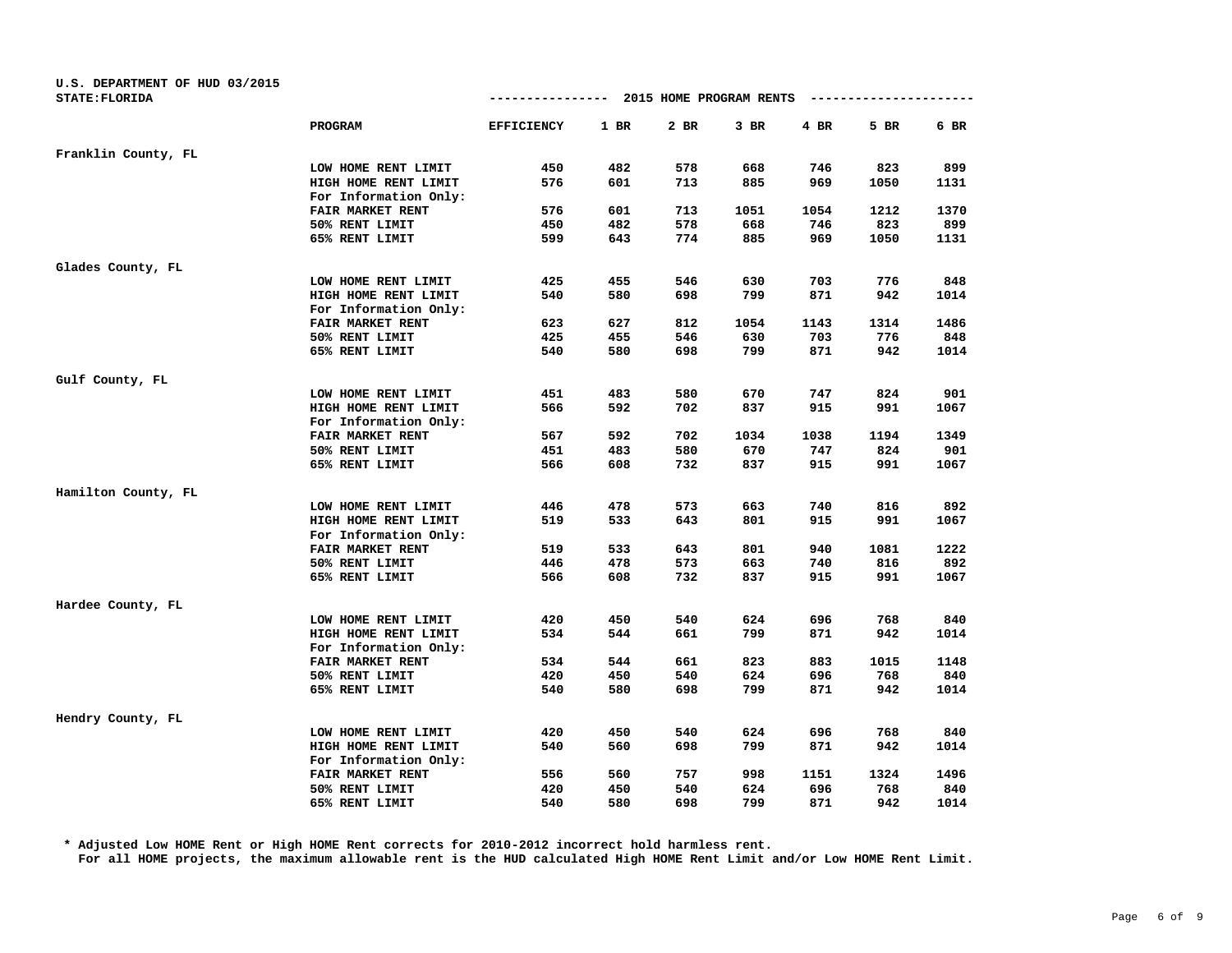| U.S. DEPARTMENT OF HUD 03/2015 |                       |                   |      |                         |        |      |      |      |
|--------------------------------|-----------------------|-------------------|------|-------------------------|--------|------|------|------|
| STATE: FLORIDA                 |                       | -------------     |      | 2015 HOME PROGRAM RENTS |        |      |      |      |
|                                | PROGRAM               | <b>EFFICIENCY</b> | 1 BR | 2 BR                    | $3$ BR | 4 BR | 5 BR | 6 BR |
| Highlands County, FL           |                       |                   |      |                         |        |      |      |      |
|                                | LOW HOME RENT LIMIT   | 420               | 450  | 540                     | 624    | 696  | 768  | 840  |
|                                | HIGH HOME RENT LIMIT  | 540               | 575  | 698                     | 799    | 871  | 942  | 1014 |
|                                | For Information Only: |                   |      |                         |        |      |      |      |
|                                | FAIR MARKET RENT      | 571               | 575  | 726                     | 1070   | 1073 | 1234 | 1395 |
|                                | 50% RENT LIMIT        | 420               | 450  | 540                     | 624    | 696  | 768  | 840  |
|                                | 65% RENT LIMIT        | 540               | 580  | 698                     | 799    | 871  | 942  | 1014 |
| Holmes County, FL              |                       |                   |      |                         |        |      |      |      |
|                                | LOW HOME RENT LIMIT   | 420               | 450  | 540                     | 624    | 696  | 768  | 840  |
|                                | HIGH HOME RENT LIMIT  | 519               | 542  | 643                     | 799    | 871  | 942  | 1014 |
|                                | For Information Only: |                   |      |                         |        |      |      |      |
|                                | FAIR MARKET RENT      | 519               | 542  | 643                     | 881    | 905  | 1041 | 1177 |
|                                | 50% RENT LIMIT        | 420               | 450  | 540                     | 624    | 696  | 768  | 840  |
|                                | 65% RENT LIMIT        | 540               | 580  | 698                     | 799    | 871  | 942  | 1014 |
| Jackson County, FL             |                       |                   |      |                         |        |      |      |      |
|                                | LOW HOME RENT LIMIT   | 478               | 513  | 616                     | 711    | 793  | 876  | 957  |
|                                | HIGH HOME RENT LIMIT  | 519               | 539  | 643                     | 801    | 999  | 1107 | 1194 |
|                                | For Information Only: |                   |      |                         |        |      |      |      |
|                                | FAIR MARKET RENT      | 519               | 539  | 643                     | 801    | 999  | 1149 | 1299 |
|                                | 50% RENT LIMIT        | 478               | 513  | 616                     | 711    | 793  | 876  | 957  |
|                                | 65% RENT LIMIT        | 631               | 678  | 814                     | 932    | 1020 | 1107 | 1194 |
| Lafayette County, FL           |                       |                   |      |                         |        |      |      |      |
|                                | LOW HOME RENT LIMIT   | 500               | 533  | 642                     | 742    | 828  | 914  | 999  |
|                                | HIGH HOME RENT LIMIT  | 519               | 533  | 643                     | 801    | 905  | 1041 | 1177 |
|                                | For Information Only: |                   |      |                         |        |      |      |      |
|                                | FAIR MARKET RENT      | 519               | 533  | 643                     | 801    | 905  | 1041 | 1177 |
|                                | 50% RENT LIMIT        | 500               | 535  | 642                     | 742    | 828  | 914  | 999  |
|                                | 65% RENT LIMIT        | 669               | 718  | 863                     | 988    | 1083 | 1176 | 1270 |
| Levy County, FL                |                       |                   |      |                         |        |      |      |      |
|                                | LOW HOME RENT LIMIT   | 420               | 450  | 540                     | 624    | 696  | 768  | 840  |
|                                | HIGH HOME RENT LIMIT  | 531               | 542  | 657                     | 799    | 871  | 942  | 1014 |
|                                | For Information Only: |                   |      |                         |        |      |      |      |
|                                | FAIR MARKET RENT      | 531               | 542  | 657                     | 915    | 1164 | 1339 | 1513 |
|                                | 50% RENT LIMIT        | 420               | 450  | 540                     | 624    | 696  | 768  | 840  |
|                                | 65% RENT LIMIT        | 540               | 580  | 698                     | 799    | 871  | 942  | 1014 |
| Liberty County, FL             |                       |                   |      |                         |        |      |      |      |
|                                | LOW HOME RENT LIMIT   | 496               | 531  | 638                     | 737    | 822  | 908  | 992  |
|                                | HIGH HOME RENT LIMIT  | 519               | 533  | 643                     | 926    | 951  | 1094 | 1186 |
|                                | For Information Only: |                   |      |                         |        |      |      |      |
|                                | FAIR MARKET RENT      | 519               | 533  | 643                     | 948    | 951  | 1094 | 1236 |
|                                | 50% RENT LIMIT        | 496               | 531  | 638                     | 737    | 822  | 908  | 992  |
|                                | 65% RENT LIMIT        | 626               | 673  | 809                     | 926    | 1014 | 1100 | 1186 |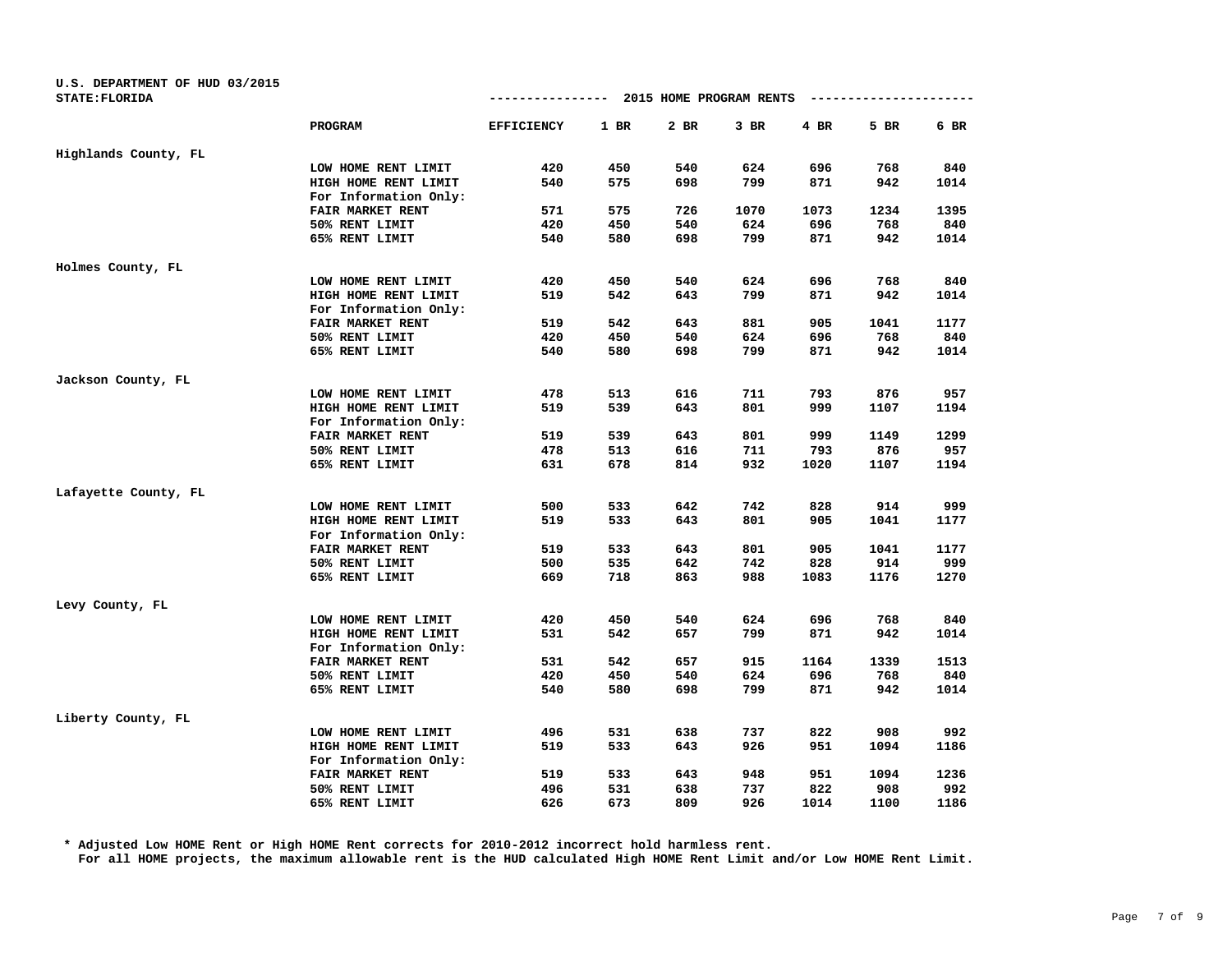| U.S. DEPARTMENT OF HUD 03/2015<br><b>STATE: FLORIDA</b> |                         | --------------- 2015 HOME PROGRAM RENTS |      |      |        |        | ---------------------- |      |
|---------------------------------------------------------|-------------------------|-----------------------------------------|------|------|--------|--------|------------------------|------|
|                                                         |                         |                                         |      |      |        |        |                        |      |
|                                                         | PROGRAM                 | <b>EFFICIENCY</b>                       | 1 BR | 2 BR | $3$ BR | $4$ BR | 5 BR                   | 6 BR |
| Madison County, FL                                      |                         |                                         |      |      |        |        |                        |      |
|                                                         | LOW HOME RENT LIMIT     | 421                                     | 451  | 541  | 625    | 697    | 770                    | 841  |
|                                                         | HIGH HOME RENT LIMIT    | 519                                     | 533  | 643  | 799    | 871    | 942                    | 1014 |
|                                                         | For Information Only:   |                                         |      |      |        |        |                        |      |
|                                                         | FAIR MARKET RENT        | 519                                     | 533  | 643  | 948    | 1066   | 1226                   | 1386 |
|                                                         | 50% RENT LIMIT          | 421                                     | 451  | 541  | 625    | 697    | 770                    | 841  |
|                                                         | 65% RENT LIMIT          | 540                                     | 580  | 698  | 799    | 871    | 942                    | 1014 |
| Monroe County, FL                                       |                         |                                         |      |      |        |        |                        |      |
|                                                         | LOW HOME RENT LIMIT     | 765                                     | 819  | 982  | 1135   | 1266   | 1397                   | 1527 |
|                                                         | HIGH HOME RENT LIMIT    | 973                                     | 1044 | 1254 | 1440   | 1588   | 1733                   | 1879 |
|                                                         | For Information Only:   |                                         |      |      |        |        |                        |      |
|                                                         | FAIR MARKET RENT        | 1200                                    | 1208 | 1635 | 2132   | 2185   | 2513                   | 2841 |
|                                                         | 50% RENT LIMIT          | 765                                     | 819  | 982  | 1135   | 1266   | 1397                   | 1527 |
|                                                         | 65% RENT LIMIT          | 973                                     | 1044 | 1254 | 1440   | 1588   | 1733                   | 1879 |
| Okeechobee County, FL                                   |                         |                                         |      |      |        |        |                        |      |
|                                                         | LOW HOME RENT LIMIT     | 436                                     | 467  | 561  | 647    | 722    | 797                    | 871  |
|                                                         | HIGH HOME RENT LIMIT    | 508                                     | 511  | 692  | 814    | 889    | 962                    | 1035 |
|                                                         | For Information Only:   |                                         |      |      |        |        |                        |      |
|                                                         | FAIR MARKET RENT        | 508                                     | 511  | 692  | 862    | 925    | 1064                   | 1203 |
|                                                         | 50% RENT LIMIT          | 436                                     | 467  | 561  | 647    | 722    | 797                    | 871  |
|                                                         | 65% RENT LIMIT          | 551                                     | 592  | 712  | 814    | 889    | 962                    | 1035 |
| Putnam County, FL                                       |                         |                                         |      |      |        |        |                        |      |
|                                                         | LOW HOME RENT LIMIT     | 420                                     | 450  | 540  | 624    | 696    | 768                    | 840  |
|                                                         | HIGH HOME RENT LIMIT    | 519                                     | 522  | 644  | 799    | 861    | 942                    | 1014 |
|                                                         | For Information Only:   |                                         |      |      |        |        |                        |      |
|                                                         | FAIR MARKET RENT        | 519                                     | 522  | 644  | 802    | 861    | 990                    | 1119 |
|                                                         | 50% RENT LIMIT          | 420                                     | 450  | 540  | 624    | 696    | 768                    | 840  |
|                                                         | 65% RENT LIMIT          | 540                                     | 580  | 698  | 799    | 871    | 942                    | 1014 |
| Sumter County, FL                                       |                         |                                         |      |      |        |        |                        |      |
|                                                         | LOW HOME RENT LIMIT     | 496                                     | 531  | 638  | 737    | 822    | 908                    | 992  |
|                                                         | HIGH HOME RENT LIMIT    | 635                                     | 663  | 786  | 962    | 1054   | 1144                   | 1235 |
|                                                         | For Information Only:   |                                         |      |      |        |        |                        |      |
|                                                         | <b>FAIR MARKET RENT</b> | 635                                     | 663  | 786  | 1158   | 1240   | 1426                   | 1612 |
|                                                         | 50% RENT LIMIT          | 496                                     | 531  | 638  | 737    | 822    | 908                    | 992  |
|                                                         | 65% RENT LIMIT          | 651                                     | 699  | 841  | 962    | 1054   | 1144                   | 1235 |
| Suwannee County, FL                                     |                         |                                         |      |      |        |        |                        |      |
|                                                         | LOW HOME RENT LIMIT     | 383                                     | 450  | 540  | 624    | 696    | 768                    | 840  |
|                                                         | HIGH HOME RENT LIMIT    | 383                                     | 475  | 643  | 799    | 871    | 942                    | 1014 |
|                                                         | For Information Only:   |                                         |      |      |        |        |                        |      |
|                                                         | FAIR MARKET RENT        | 383                                     | 475  | 643  | 923    | 927    | 1066                   | 1205 |
|                                                         | 50% RENT LIMIT          | 420                                     | 450  | 540  | 624    | 696    | 768                    | 840  |
|                                                         | 65% RENT LIMIT          | 540                                     | 580  | 698  | 799    | 871    | 942                    | 1014 |